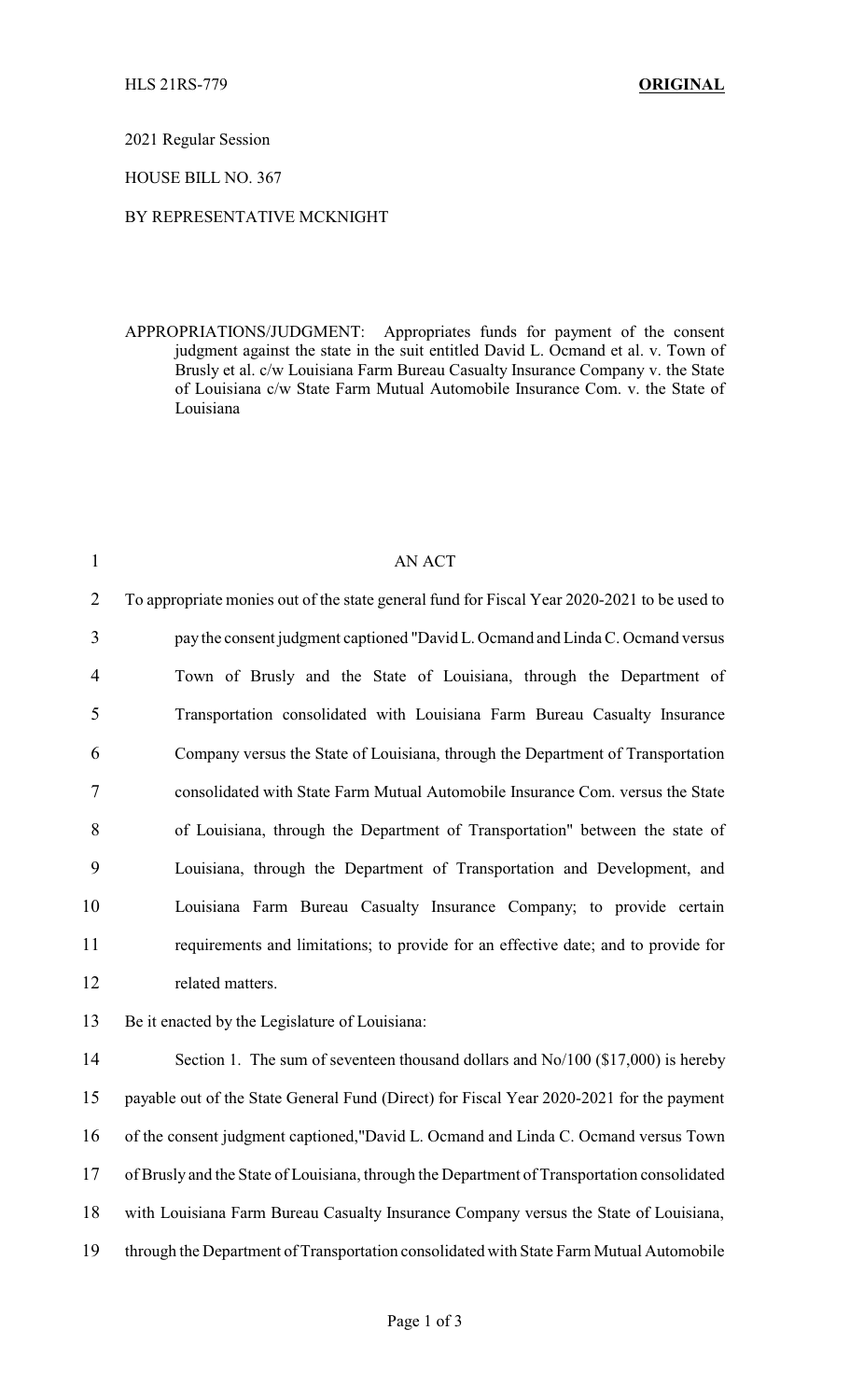Insurance Com. versus the State of Louisiana, through the Department of Transportation", signed on February 4, 2020, between the state of Louisiana, through the Department of Transportation and Development, and LouisianaFarmBureau CasualtyInsurance Company, bearing Numbers 1042602, Div. "A", 1042912, Div. "A", and 1042919 Div. "D" on the docket of the Eighteenth Judicial District Court, parish of West Baton Rouge, state of Louisiana.

 Section 2. The judgment may only be paid from this appropriation if it is final and shall be paid as to principal, interest, court costs, and expert witness fees as awarded in the judgment. If the provisions of the judgment conflict with the provisions of this Act, the provisions of the judgment shall be controlling. Any other provision of this Act not in conflict with the provisions of the judgment shall control. Payment shall be made only after presentation to the state treasurer of documentation required by the state treasurer. Further, the judgment shall be deemed to have been paid on the effective date of this Act, and interest shall cease to run as of that date. Section 3. This Act shall become effective upon signature by the governor or, if not signed by the governor, upon expiration of the time for bills to become law without signature

17 by the governor, as provided by Article III, Section 18 of the Constitution of Louisiana. If

18 vetoed by the governor and subsequently approved by the legislature, this Act shall become

19 effective on the day following such approval.

## DIGEST

The digest printed below was prepared by House Legislative Services. It constitutes no part of the legislative instrument. The keyword, one-liner, abstract, and digest do not constitute part of the law or proof or indicia of legislative intent. [R.S. 1:13(B) and 24:177(E)]

HB 367 Original 2021 Regular Session McKnight

Appropriates \$17,000 out of the State General Fund (Direct) for FY 20-21 for payment of the consent judgment captioned "David L. Ocmand and Linda C. Ocmand versus Town of Brusly and the State of Louisiana, through the Department of Transportation consolidated with Louisiana Farm Bureau Casualty Insurance Company versus the State of Louisiana, through the Department of Transportation consolidated with State Farm Mutual Automobile Insurance Com. versus the State of Louisiana, through the Department of Transportation" between the state of La., through the Department of Transportation and Development, and La. Farm Bureau Casualty Insurance Company, bearing Number 1042602, Div. "A" c/w 1042912, Div. "A" c/w 1042919 Div. "D" on the docket of the 18th JDC, parish of West Baton Rouge, state of La.